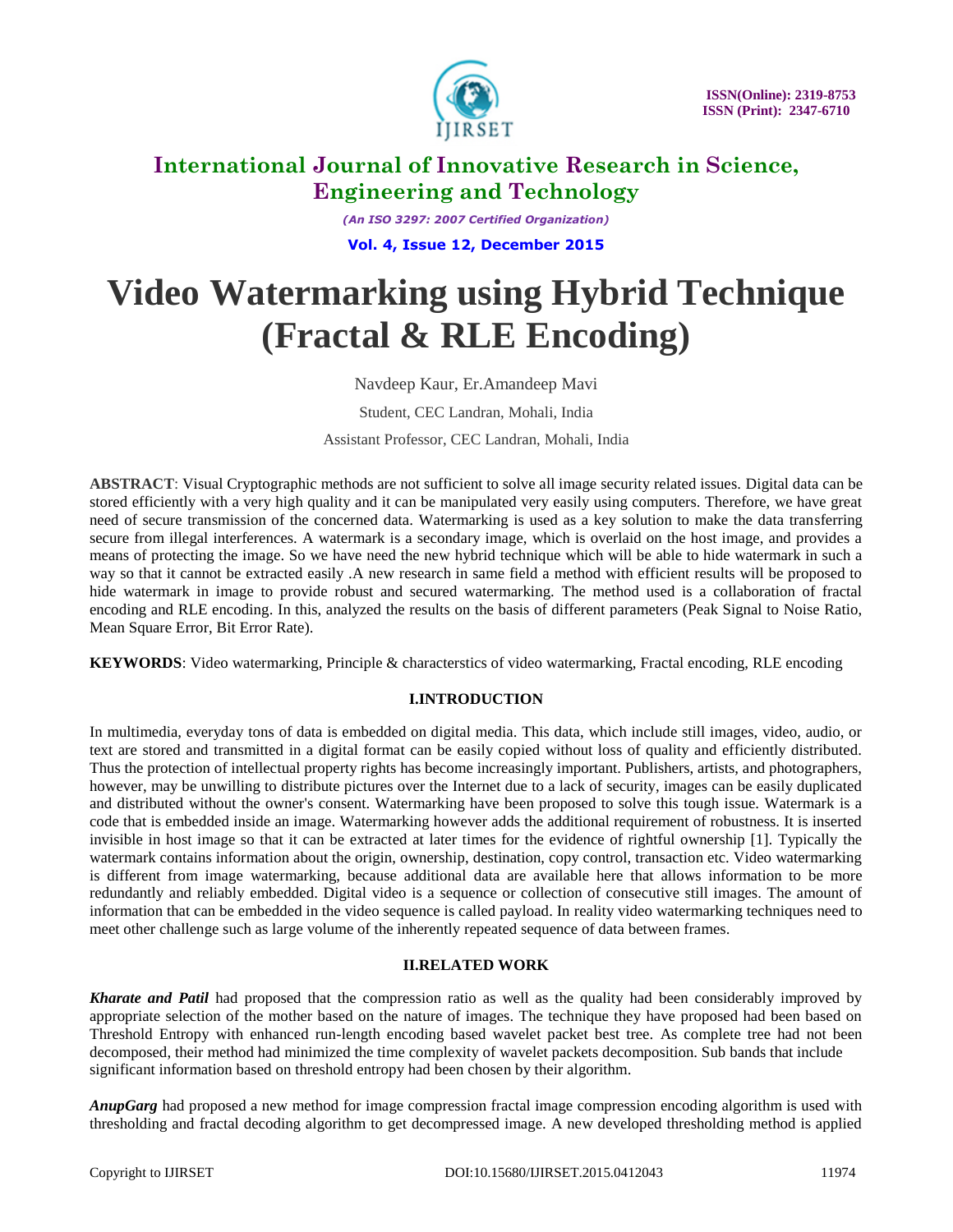

*(An ISO 3297: 2007 Certified Organization)*

### **Vol. 4, Issue 12, December 2015**

to the whole image after taking the fractal encoding algorithm. To the obtained range blocks revised threshold is applied with hard thresholding function to get the new range blocks. Decompressed image is obtained after applying fractal decoding algorithm. The improved algorithm is tested against pure fractal encoding algorithm. The pure fractal image compression has the disadvantage of having long encoding time with some compromise with quality of image. The method improves the encoding time with higher compression ratio.

*D.Venkatasekhar and P. Aruna* had proposed that Genetic algorithm is used to find the best block of replacement, so fractal image is done easily. Here Genetic algorithm with Huffman coding is used for fractal image compression. Intuitively, Huffman coding can offer better fast fractal compression than Arithmetic coding. When compare to Arithmetic coding, Huffman coding is best for compression, It increase the speed of compression and produces high PSNR. Totally genetic algorithm with Huffman coding increases the speed.

*William Robson Schwartz and HelioPedrini* had proposed an encoding method for reducing computational cost to find matching blocks for range blocks. The combination of a partition-based method using quadtree decomposition with robust feature descriptors in their work allowed the search to consider only blocks sharing similar properties, providing significant speed-up.

*Chakrapani and SounderaRajan* had proposed a back propagation based neural network for fractal image compression. One of the image compression techniques in the spatial domain was Fractal Image Compression (FIC) but the main drawback of FIC using traditional exhaustive search was that it involves more computational time due to global search. In order to improve the computational time and compression ratio, artificial intelligence technique like neural network had been used. Feature extraction reduces the dimensionality of the problem and enables the neural network to be trained on an image separate from the test image thus reducing the computational time.

### **III.PROBLEM FORMULATION**

The problem in digital watermarking, the actual bits are scattered in the image in such a way that they cannot be identified and show resilience against attempts to remove the hidden data.Fractal compression, based on fractals is a lossy compression method for videos. Fractal encoding is a mathematical process used to encode bitmaps containing a real-world image as a set of mathematical data that describes the fractal properties of the image. Fractal encoding relies on the fact that all natural, and most artificial, objects contain redundant information in the form of similar, repeating patterns called fractals. A challenging problem of ongoing research in fractal image representation is how to choose the  $f_1, \ldots, f_N$  such that its fixed point approximates the input video and how to do this efficiently.The fractal encoding in video watermarking was used for video transformation into compressed form and the watermark pattern was embedded into the video.The security of the watermarked image with fractal encoding was lower as the data could be encrypted by any unauthorized user also.The PSNR of the resultant video also needs to be improved. Combining these factors, it is known that a new technique needs to be proposed which produces efficient results than the conventional techniques. The security of the system and data compression should be improved by rising the PSNR using new technique. Need is of better quality technique that should be efficient and should have less error probability.

#### **IV.PROPOSED WORK**

For better results,proposed technique introduced video watermarking with hybrid technique i.efractal encoding and RLE. Fractal image compression exploits the natural affine redundancy present in typical images to achieve high compression ratios in a lossy compression format.Fractal image coding consists of finding a set of transformations that produces a fractal image which approximates the original image.RLE algorithms are lossless, and work by searching for runs of bits, bytes, or pixels of the same value, and encoding the length and value of the run.So, the aim of this hybrid technique is to overcome the disadvantages of the conventional techniques like data compression, less security and more error probability.This hybrid technique number of bits will reduce,so the PSNR of the system improves. It also decreases error probability and so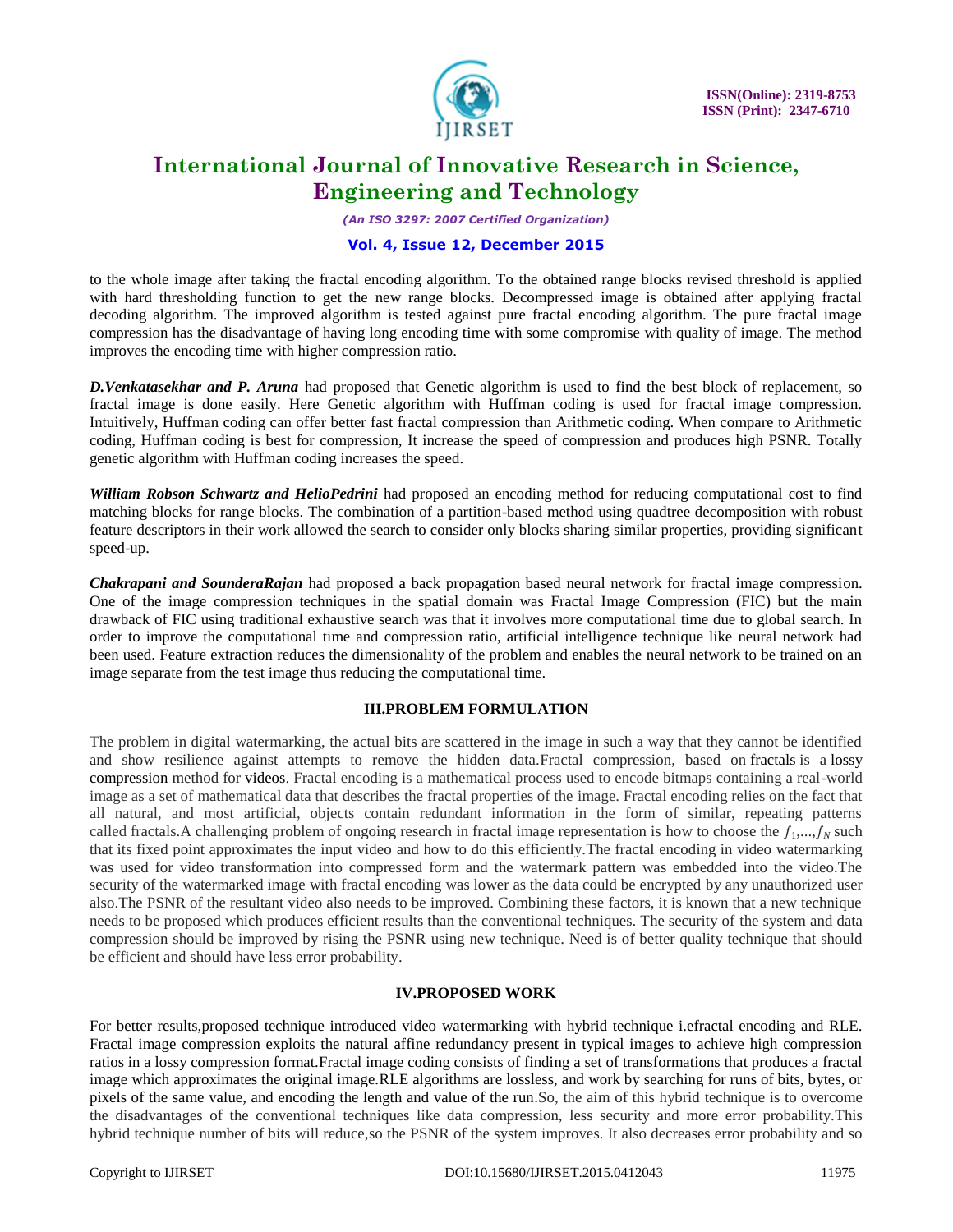

*(An ISO 3297: 2007 Certified Organization)*

### **Vol. 4, Issue 12, December 2015**

the security of the technique increases. By this hybrid technique a better quality watermarking is achieved which yields better and efficient results than the conventional techniques.

### **V.THE PRINCIPLE AND CHARACTERISTICS OF VIDEO WATERMARKING**

#### *A. The principle of video watermarking*

A complete digital watermarking system shouldinclude three basic parts [3]: watermark generation, watermark embedding and watermark extraction ordetection. Watermark embedding algorithm usesthe symmetric key or public key to make thewatermark information embed into the originalcarrier to get concealed carrier. Watermarkdetection / extraction algorithm using thecorresponding key vector from the hiddenwatermark is detected or recovered without the key.The attacker is very difficult to find and modify thehidden watermark vector.



**Figure 1: Block diagram of water mark embedded/extracted**

#### *B. Characteristics of Video Watermarking*

Video watermarking not only has thecharacteristics of digital image watermarking, butalso has its unique characteristics [4- 6]:

• *High real-time*: Three-dimensional videosignal has more the amount of data thanthe image does. So calculation quality islarger and embedding / detection needsmore times. The procession ofembedding, using video compressionstandard for these specific structures suchas motion vector coding, VLC code word,etc., can achieve efficient algorithms.

*• Random detection:* The watermark isdetected in any position of the videorather than the position according to the

video playback order to detect thewatermark.The combination of video codec standard.Video is compressed formats in thestorage or transmission procession, soinformation hiding technology researchcannot do anything without specific videocodec standard. Only combined with theencoding and decoding standard, videoinformation hiding technology can makethe real-time requirements fulfilment.

*• Better robustness*. Video watermarkingscheme must ensure it can resist almostkinds of processing or attacks.

• Blind detection scheme: Non-blinddetection needs the original host signal, but it is very inconvenient to use theoriginal data, because of the huge videodata. Blind detection does not need theoriginal host signal.

### **VI.COMMON ATTACKS IN VIDEO WATERMARKING**

The common attacks of video watermarking are frame dropping, frame averaging, statistical analysis, lossycompression, cropping and various signal processing and geometrical attacks.

*Intentional attacks***:** The intentional watermark attack include Single frame attacks like filtering attacks, contrast and color enhancement and noise adding attack. Or statistical attacks like averaging attack and collision attack.

*Unintentional attacks:* The unintentional attacks may be due to degradations that can occur during lossy copying, or due to Compression of the video during re-encoding or because of Change of frame rate and Change of resolution.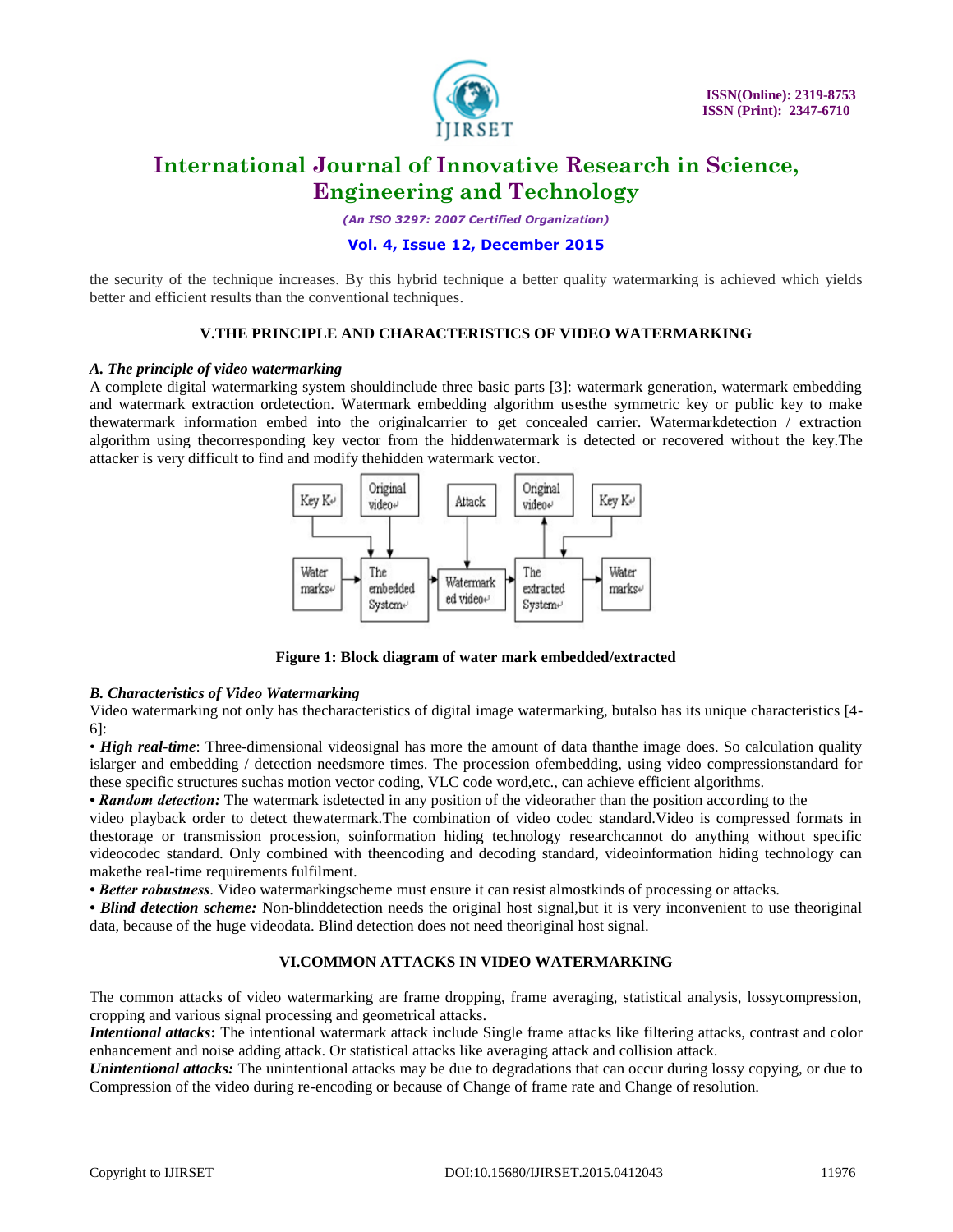

*(An ISO 3297: 2007 Certified Organization)*

**Vol. 4, Issue 12, December 2015**

#### **VII. FRACTAL ENCODING**

Fractal Image Compression (FIC) is a lossy compression technique for digital images, based on fractals. The FIC method is suited for textures and natural images based on the fact that parts of an image resemble other parts of the same image. Fractal algorithms convert these parts intomathematical data called fractal codes. These codes are used to recreate the encoded image. Similar blocks in a given input color image are identified using FIC (the matched domain blocks for each range block in an image). The Euclidean distance measure is used to calculate the similarity between the resultant images.Fractal Image Compression uses the property of self-similarity of fractal objects. It is used to avoid performing repetitive compression on the similar block. It must be used before encoding the quantized image. The quad-tree technique is used to partition the resultant image into four equal blocks, and then each block is tested to verify some condition of homogeneity. If a block meets the condition, it is not partitioned further. Else, it is partitioned again into four equal blocks, and the test condition is applied to those blocks. This process is repeated iteratively until each block meets the condition of homogeneity.

### **VIII.RUN LENGTH ENCODING**

Run-length encoding (RLE) is a simple form of compression in which sequences of data are stored as a single data value and count, rather than as the original sequence. RLE technique achieves best results with images containing large areas of contiguous color.The first step in this technique is read file then it scans the file and find the repeating string of characters .When repeating characters found it will store those characters with the help of escape character followed by that character and count the binary number of items it is repeated. This method is useful for image having solid black pixels. This algorithm is also effective for repeating of characters. But it is not effective if data file has less repeating of characters. Run Length Encoding is a very simple lossless compression technique in which runs (sequence) of data are stored as a single data value and count. Run length encoding (RLE) achieves best results with images containing large areas of contiguous color, and especially monochrome images. Run length encoding represents a string by replacing each subsequence of consecutive identical characters with (char; length). The string 1111112222233331111 would have representation (1; 6) (2; 5) (3; 4) (1; 4). Then compress each (char; length) as a unit. This method works well when the characters repeat often. In the proposed method, RLE is used to compress the image effectively.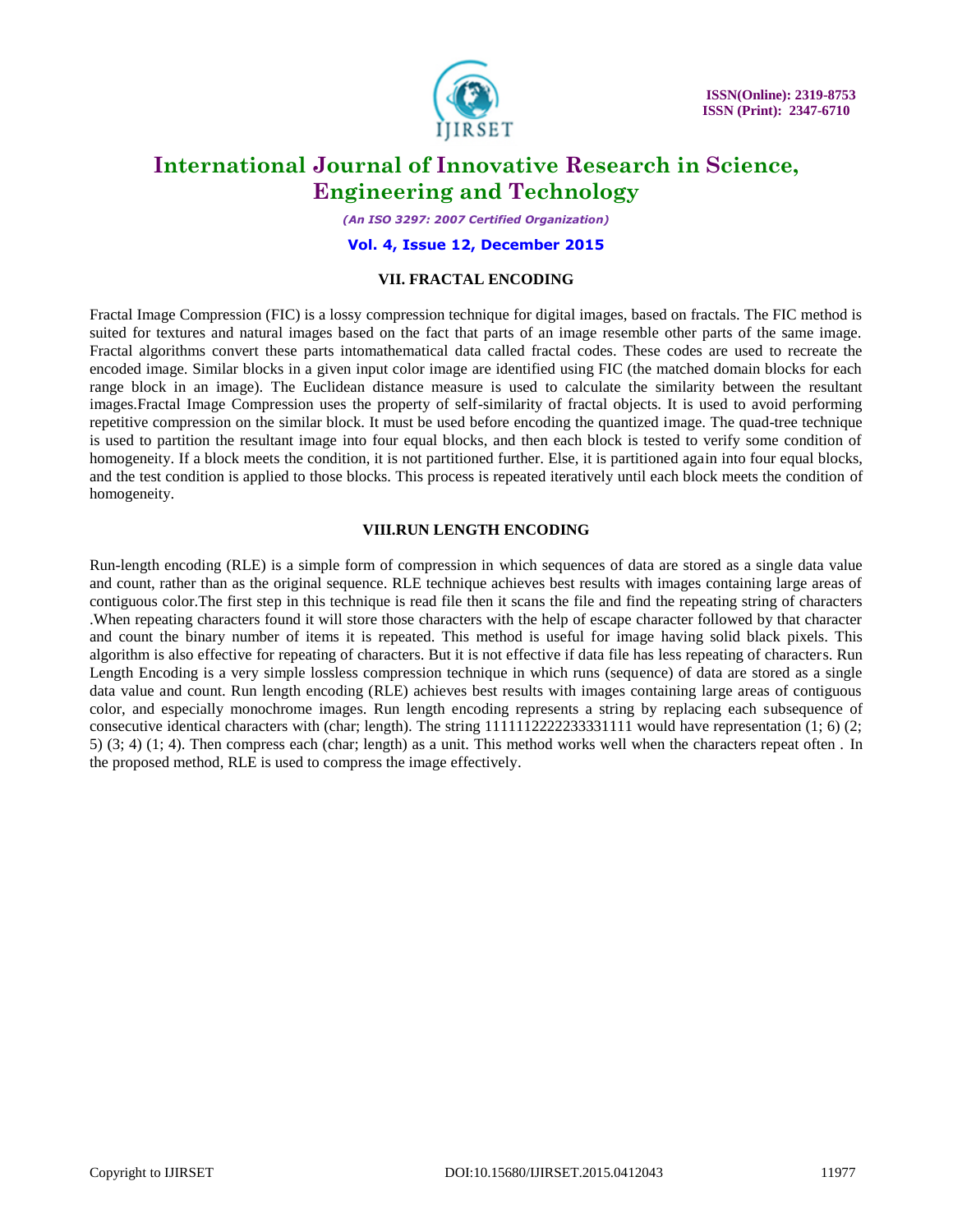

*(An ISO 3297: 2007 Certified Organization)*

**Vol. 4, Issue 12, December 2015**

*Block diagram of purposed work*

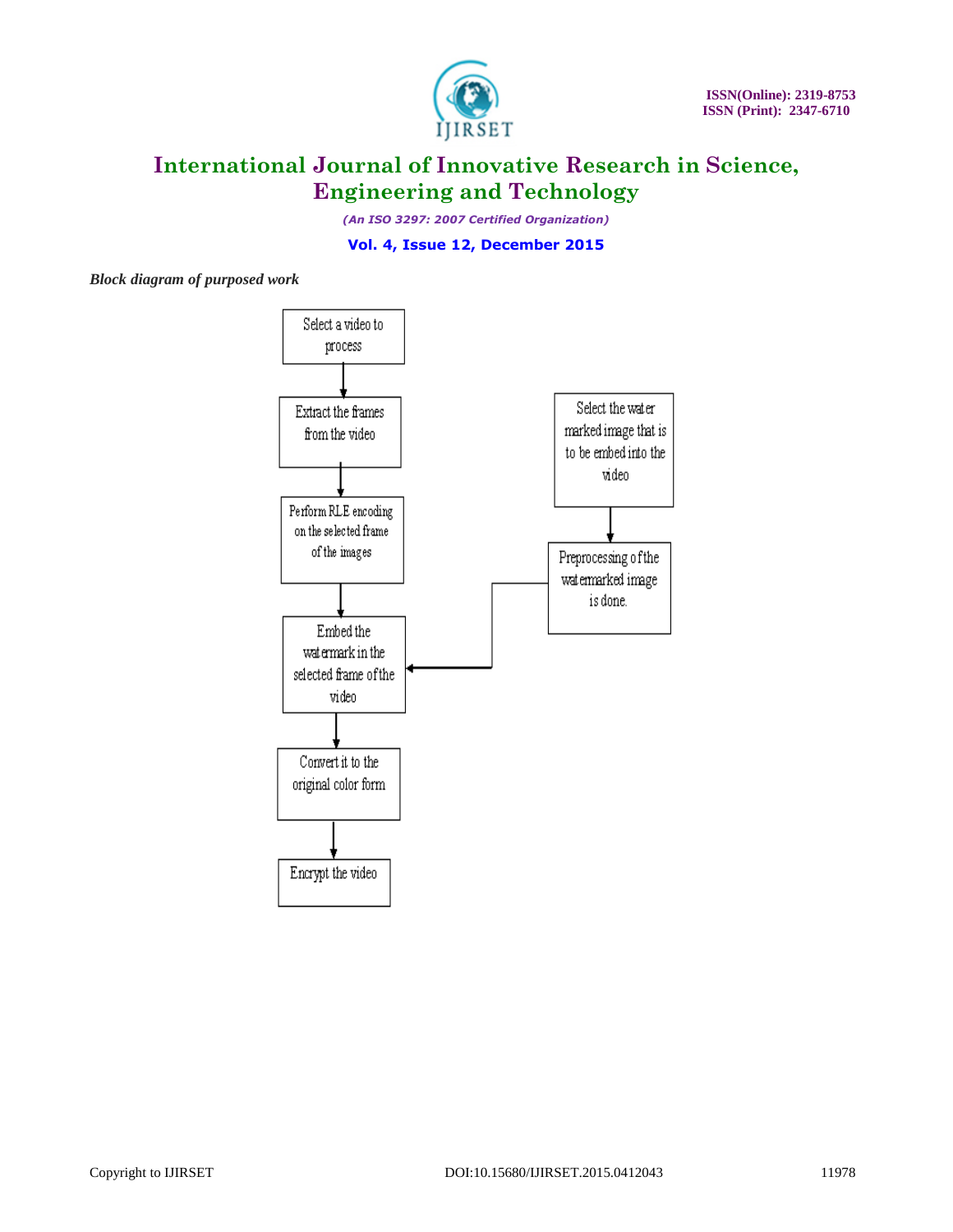

*(An ISO 3297: 2007 Certified Organization)*

### **Vol. 4, Issue 12, December 2015**

**Decryption**





**IX.RESULTS**



Fig 2:Watermarked Image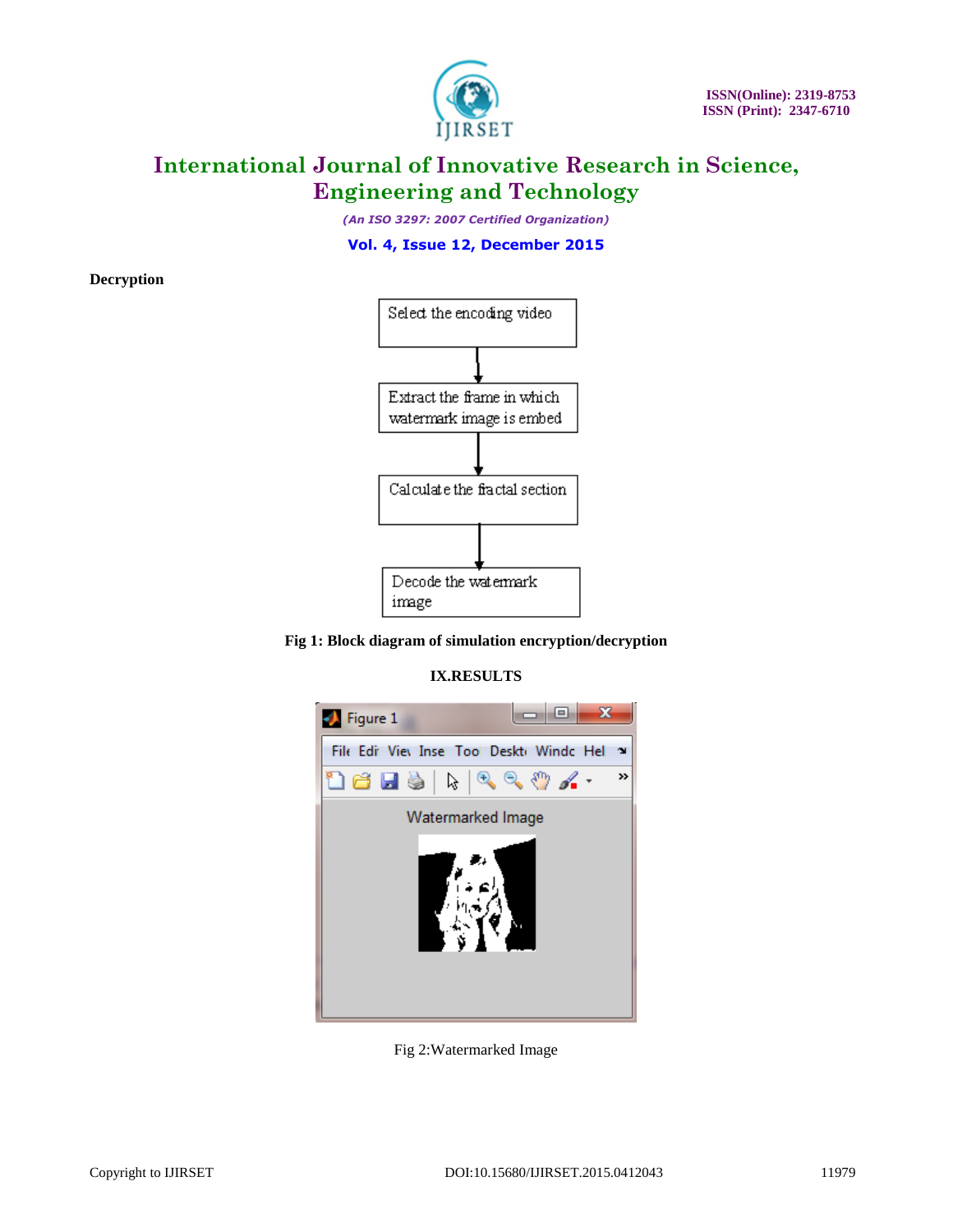

*(An ISO 3297: 2007 Certified Organization)*



Fig 3: RLE encoded image

| o B<br><b>D</b> Figure 3                                        | $\boldsymbol{\chi}$ |
|-----------------------------------------------------------------|---------------------|
| <b>File</b><br>Edit<br>View Insert Tools Desktop Window<br>Help | N                   |
| 1685   1664994. 15   8   8   8                                  |                     |
|                                                                 |                     |
|                                                                 |                     |
| <b>Exteracted Image</b>                                         |                     |
|                                                                 |                     |
|                                                                 |                     |

Fig 4: Extracted image



Fig 5: Decodeed image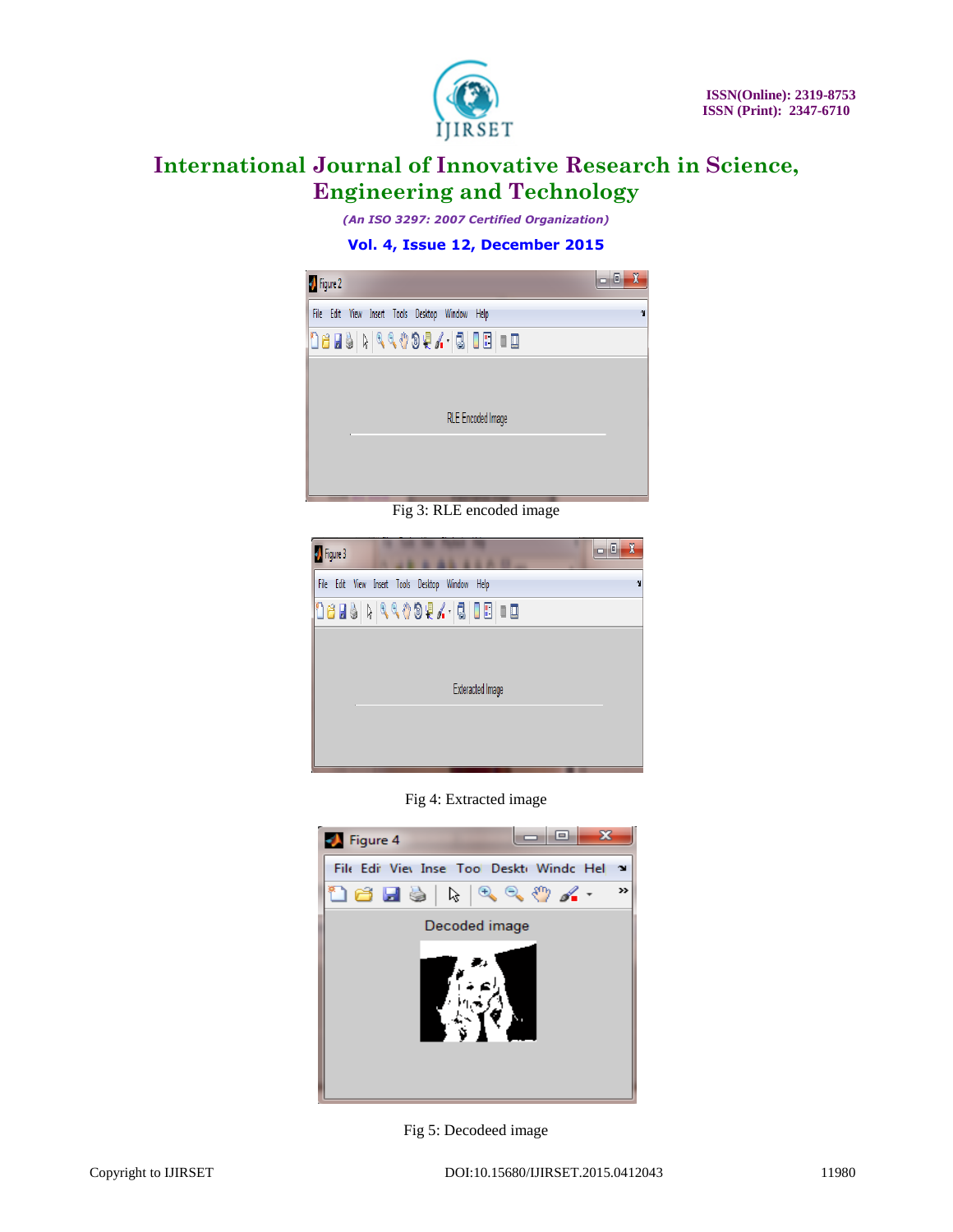

*(An ISO 3297: 2007 Certified Organization)*







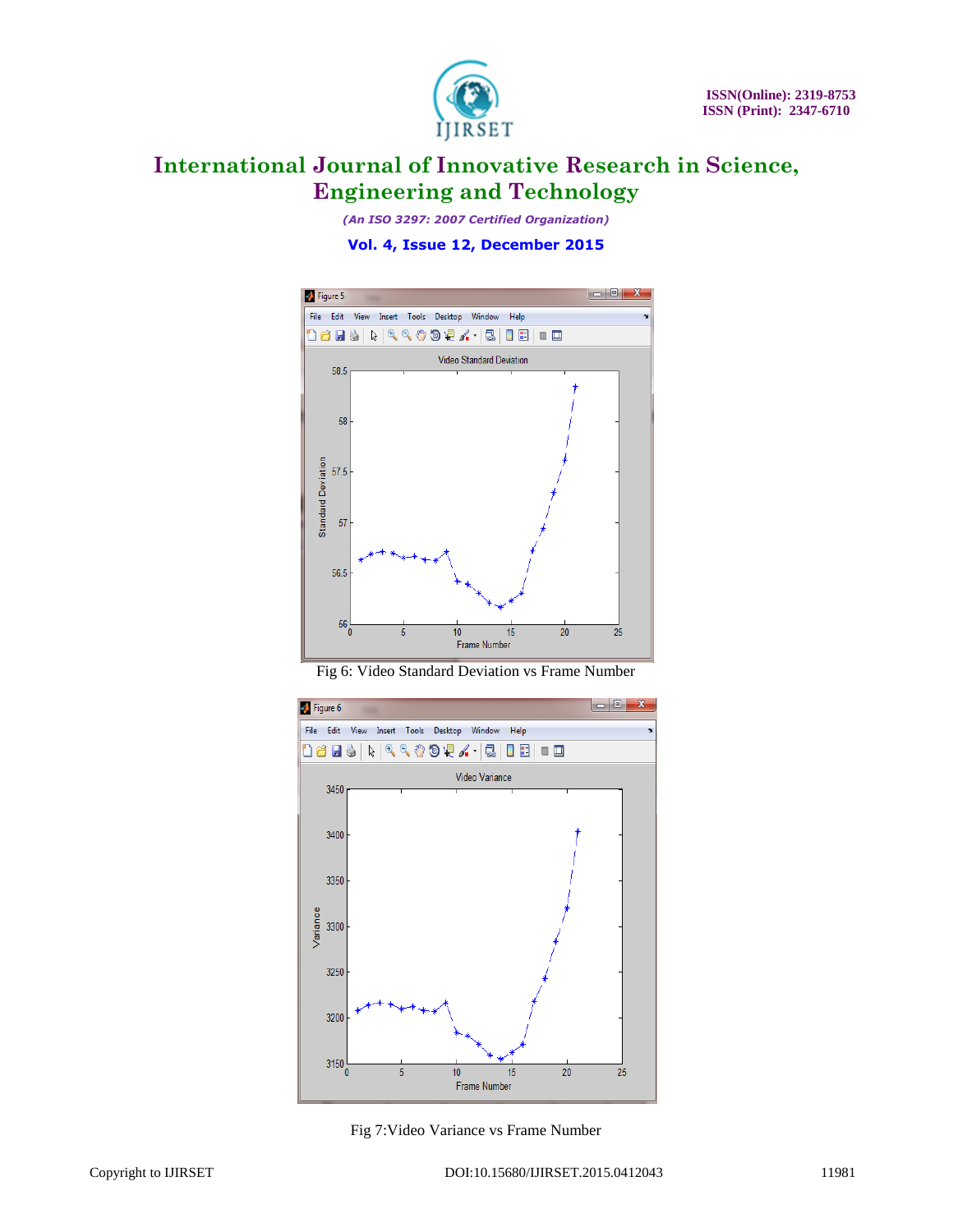

*(An ISO 3297: 2007 Certified Organization)*



Fig 8:Video PSNR vs Frame Number



Fig 9:Video BER vs Frame Number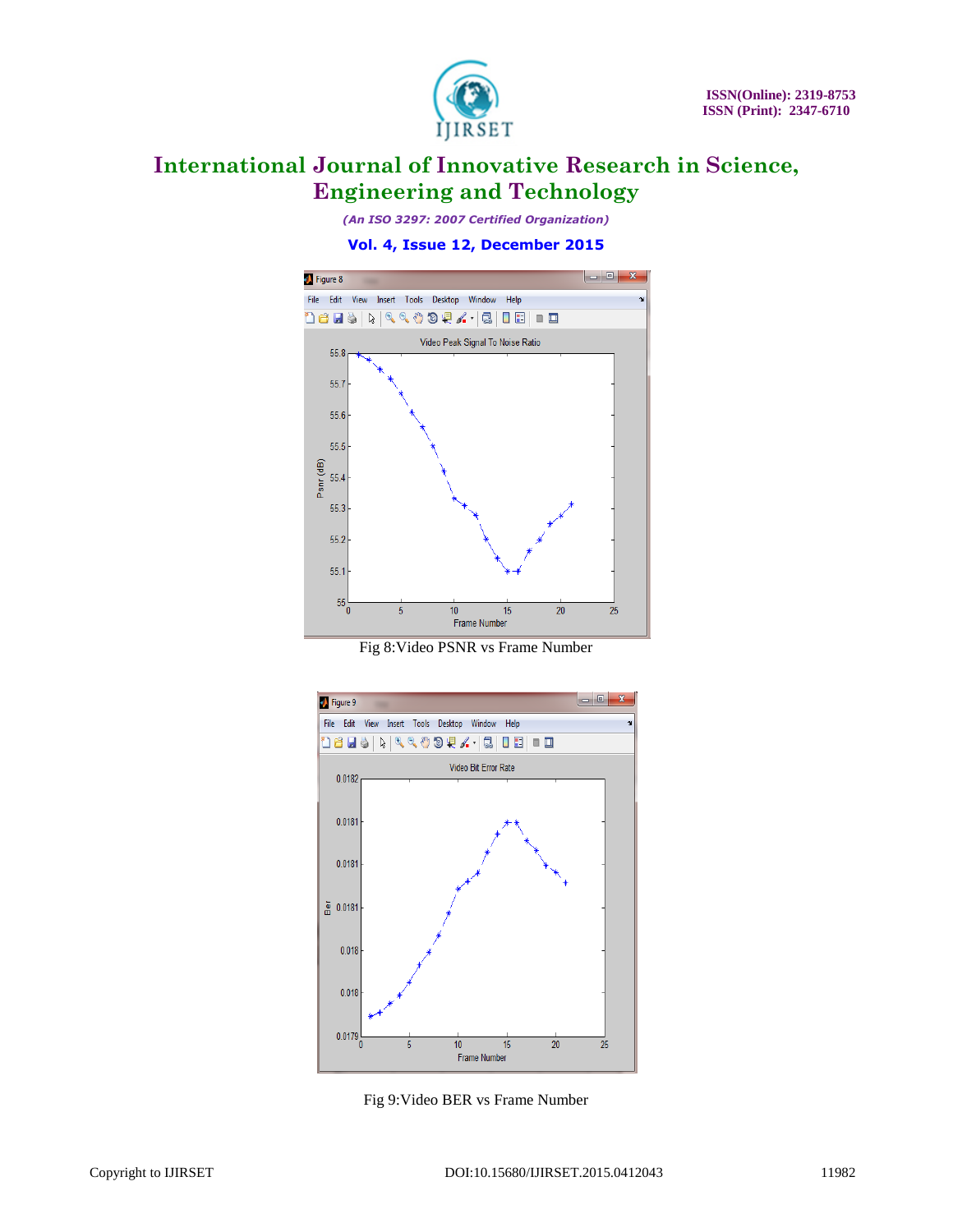

*(An ISO 3297: 2007 Certified Organization)*

### **Vol. 4, Issue 12, December 2015**



Fig 10: SSIM vs Frame Number

#### **X.CONCLUSION**

The field of fractal compression is relatively new, as is the study of fractals, and as such there is no standardized approach to this technique. In previous approaches the techniques used results in less security; high data compression and probability of error were more. In this, hybrid technique is proposed by combining Fractal & RLE, this is considered to be more effect and better than previous techniques. By this the no. of bits get reduce, due to which the PSNR improves, also probability of finding error is less. It is more secure than previous.

#### **REFFRENCES**

- [1] Cox, J. Kilian, T. Leighton, and T. Shamoon, "Secure spread spectrum watermarking for images, audio and video," in Proc. IEEE Int. Conf. Image Processing (ICIP 96), Lausanne, Switzerland, Sept. 1996.
- [2] "Secure spread spectrum watermarking for images, audio, and video," NEC Res. Inst., Princeton, NJ, Tech. Rep. 95-10, 1995.
- methods for tampering with watermarks," IEEE J. Select. Areas Commun. (SpecialIssue on Copyright and Privacy Protection), vol. 16, pp. 587–593, May 1998.
- [4] J. Fridrich, "Methods for data hiding," State Univ. New York, Binghamton, Tech. Rep., 1997.
- [5] D. Gruhl and W. Bender. (1995). Affine invariance. [Online]AvailableWWW:http://nif.www.media.mit.edu/DataHiding/affine/affine.html.
- [6] "Digital watermarking of uncompressed and compressed video," Signal Processing (Special Issue on Copyright Protection and Access Control for Multimedia Services), vol. 66, no.3, pp. 283–301, 1998.
- [7] F. Hartung, "Digital watermarking and fingerprinting of uncompressed and compressed video," Ph.D. dissertation, Telecommun. Lab., Univ. Erlangen–Nuremberg, Erlangen, Germany,1999.
- [8] "Digital watermarking for video," in Proc. of DSP'97, Santorini, Greece, July 1997.
- [9] C.-T. Hsu, "Digital watermarking for images and videos,"Ph.D. dissertation, Commun. Multimedia Lab., National TaiwanUniv., 1997.